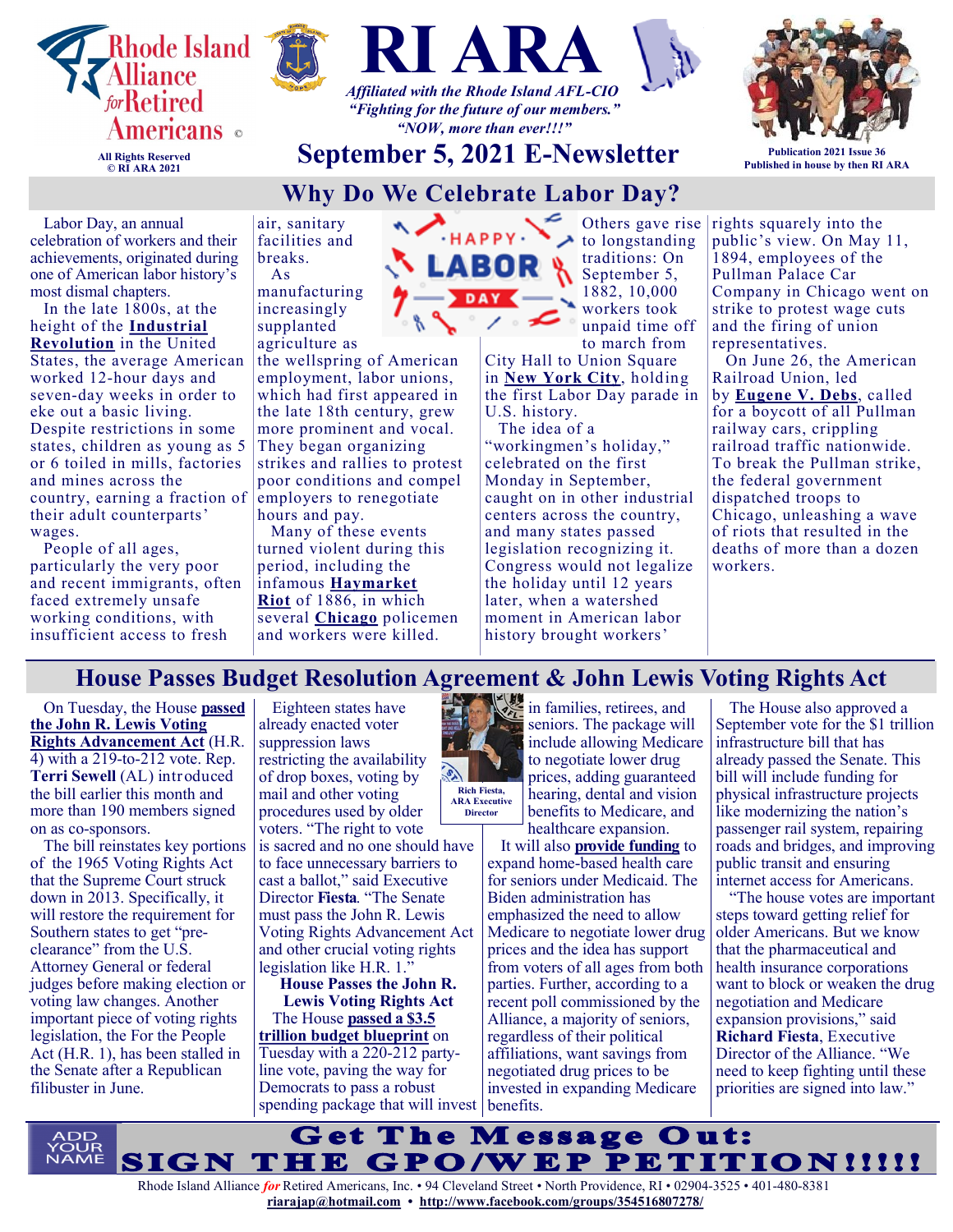#### **Social Security's Finances Remain Strong, Annual Trustees Reports Show**

*Retirees Call on Congress to Strengthen Both Medicare and Social Security The following statement was issued by Richard Fiesta, Executive Director of the Alliance for Retired Americans, regarding the Trustees reports on the Social Security and Medicare Trust Funds released today:*

"Social Security remains strong and solvent with enough money to cover all payouts and expenses until 2033, while the Medicare Part A Trust Fund for hospital care now has sufficient funds to cover its obligations until 2026.

"Americans have worked a lifetime to earn the Social Security and Medicare they rely on, and should feel confident that

those benefits will be there for them. "The best way to

strengthen Social Security is to lift the cap on earnings subject to the 6.2% payroll tax, which is currently \$142,800. If we

remove this cap on contributions by the wealthiest Americans, we can expand Social Security benefits and strengthen this earned benefits program for the future.

"Regarding Medicare, Congress and the Centers for Medicare and Medicaid Services should do more to ensure that insurance corporations offering Medicare Advantage plans get their costs under control. These wealthy corporations made commitments to deliver health



**ARA Executive Director**

cost per beneficiary than traditional Medicare. Their failure to do so cost the Medicare Trust Fund **[\\$7](http://link.mediaoutreach.meltwater.com/ls/click?upn=qxxqyjyNsp8YmpkvvroyshA9OYCx-2BrDSvgmYTNYISdGnDqVQL7qXDIY-2FAvAfZTjNTlG6-2BT3KWTKcaALSm3-2Frql4sPoLth-2FHLRHum9oBb3Jq2P8FxwrriWQ2ciaquwfP6-2BlIihoFePHBkCg-2FOO-2FXuHORpq1-2BZ-2F5ogSnkPTDBjUUhI8MxZMb0s0mDaI3)  [billion in 2018](http://link.mediaoutreach.meltwater.com/ls/click?upn=qxxqyjyNsp8YmpkvvroyshA9OYCx-2BrDSvgmYTNYISdGnDqVQL7qXDIY-2FAvAfZTjNTlG6-2BT3KWTKcaALSm3-2Frql4sPoLth-2FHLRHum9oBb3Jq2P8FxwrriWQ2ciaquwfP6-2BlIihoFePHBkCg-2FOO-2FXuHORpq1-2BZ-2F5ogSnkPTDBjUUhI8MxZMb0s0mDaI3)** alone. "The Trustees also noted that Medicare Part D

prescription drug costs continue to increase faster than the rate of inflation. Americans pay the highest prices in the world and Congress must act now to lower those costs. Medicare must be allowed to negotiate lower prices for consumers and taxpayers.

"It's critical to strengthen Medicare and Social Security without breaking the sacred promise made to current and future retirees. The TRUST Act, S. 1295 and H.R. 2575, introduced by Sen. Mitt Romney

(UT) and Rep. Mike Gallagher (WI), which some in Congress have suggested incorporating into legislation to raise the debt ceiling, paves the way for cuts to both of these earned benefit programs.

"Congress must not hide behind special committees meeting behind closed doors to determine the future of the benefits retirees have earned without public input. Any changes to the benefits Americans have earned through a lifetime of hard work should be discussed and debated in the light of day so the public knows where their representative and senators stand."

#### **Government Pension Offset & Windfall Elimination Provision Petition**



 Current > Legislative Activities in the **117th Congress (2021-2022)**. **There** 

**are two Bills that were introduced.** The Social Security Fairness Act, (H. R. 82) by Representative Rodney Davis. (R) (IL) and S. 1302 by Senator Sherrod Brown (D) (OH) these

two pieces of Legislation would completely repeal the WEP/GOP and **both these Bills have bipartisan support**.

**These Offsets MUST be Repealed, NOW!!!!**

This is a national problem because people move from state to state after retirement, there are affected individuals everywhere. The number of people impacted

across the country is growing every day as more and more people reach retirement age. Help us make the repeal of

WEP/GPO happen now by encouraging your members, or any retiree, affected by the

WEP/GPO to sign the **REPEL THE WEP/GPO PETITION**

This Petition now has 81,000 signers and with your help, we

would like to have **100,000 signers** for Representative Davis to submit.



#### **TOGETHER, WE CAN DO IT!!!!!!**

**[Petition link](https://sign.moveon.org/petitions/elimination-of-the-unfair?r_by=9559364&source=c.fb.ty)**

#### *Dear Marci: What are the marketing rules for Medicare plans?*

you

#### Dear Marci,

Every fall I receive mail from insurance companies trying to sell me a Medicare Advantage Plan or Part D plan. Are they allowed to do this? What are the marketing rules for Medicare plans? -Wilma (Dover, DE)

Dear Wilma, As Fall Open Enrollment begins, it is normal to get mail from different insurance companies about the plans that they offer. You can use

this marketing information to help you compare your options.

**A plan must follow certain rules when marketing their plans, though.** These guidelines are made by the Centers for Medicare & Medicaid Services (CMS) to protect beneficiaries from manipulative sales and enrollment tactics. Most

guidelines primarily <sup>1</sup>@ Dear Marci focus on acts and materials related to agents, brokers, and direct plan communication, rather than television and radio commercials or advertising. A fundamental principle of these guidelines is that marketing cannot be conducted under the guise of education.

Under these guidelines, a plan cannot:

- Use language that suggests their plan is preferred by Medicare
- Represent itself as coming from or sent by Medicare, Social Security, or Medicaid
- Call or text you if you did not ask them to do so
- Leave information (such as leaflets, flyers, door hangers, etc.) on your car or at your home if they come from a

company that did not have an appointment with

- Provide information that is inaccurate or misleading
- ◆ Require attendees to provide contact information as a prerequisite for attending a marketing event
- Call marketing event attendees later without permission
- Call prospective enrollees to confirm receipt of mailed information

Approach beneficiaries in public common areas, such as parking lots, hallways, lobbies, or sidewalks

If you believe a company has violated Medicare marketing rules or is using manipulative sales tactics, you can call your local **[Senior Medicare](https://medicarerights.us15.list-manage.com/track/click?u=1621f54a596f3717c22815356&id=5b726b1be4&e=88d22ba1fe)  [Patrol \(SMP\)](https://medicarerights.us15.list-manage.com/track/click?u=1621f54a596f3717c22815356&id=5b726b1be4&e=88d22ba1fe)** to report

the incident. SMPs empower and assist Medicare beneficiaries, their families, and caregivers to prevent, detect and report health care fraud, errors, and abuse.

If you are thinking about changing your plan this fall, know that you do not have to make the decision right away. You should take your time to review your choices and make an informed decision, and you should be cautious of anyone making you feel rushed or pressured to make a decision. You can consult with a representative from your **[State](https://medicarerights.us15.list-manage.com/track/click?u=1621f54a596f3717c22815356&id=df45ceb381&e=88d22ba1fe)  [Health Insurance Assistance](https://medicarerights.us15.list-manage.com/track/click?u=1621f54a596f3717c22815356&id=df45ceb381&e=88d22ba1fe)  [Program \(SHIP\)](https://medicarerights.us15.list-manage.com/track/click?u=1621f54a596f3717c22815356&id=df45ceb381&e=88d22ba1fe)** for

individualized counseling around these decisions, and you may also consult with 1-800- MEDICARE to compare Medicare Advantage or Part D plans offered in your area. -Marci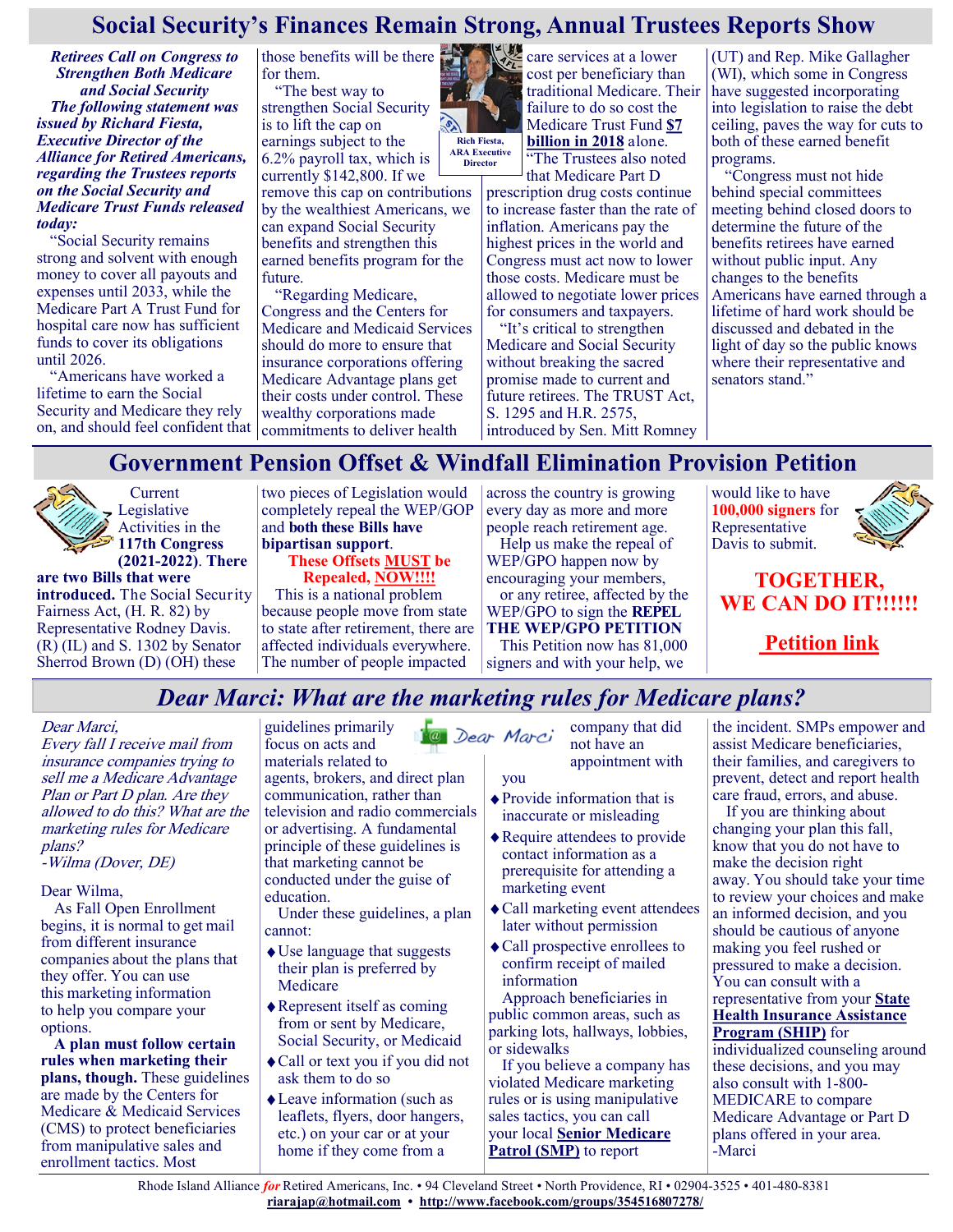#### **Why Social Security Increases aren't Really 'Raises'**

Motley Fool **[recently](https://www.fool.com/retirement/2021/08/11/3-reasons-why-social-security-is-failing-seniors/)  [noted](https://www.fool.com/retirement/2021/08/11/3-reasons-why-social-security-is-failing-seniors/)** that Social Security has been overly stingy in the past with the COLA adjustments.

There are **[strong indications](https://nationalinterest.org/blog/politics/62-percent-boost-social-security-benefits-coming-soon-191814)  [that](https://nationalinterest.org/blog/politics/62-percent-boost-social-security-benefits-coming-soon-191814)**, due to rising inflation, next year's cost-of-living raise for Social Security recipients will be the largest in years.

The latest estimate from the **[Senior Citizens](https://seniorsleague.org/)  [League](https://seniorsleague.org/)** found a possible 6.2 percent cost-of-living adjustment for **[Social](https://nationalinterest.org/blog/politics/social-security-check-three-ways-make-your-benefits-bigger-191606)  [Security](https://nationalinterest.org/blog/politics/social-security-check-three-ways-make-your-benefits-bigger-191606)** recipients for 2022. That was up from the organization's previous estimate of a 6.1 percent increase.

"The estimate is significant because the COLA is based on the average of the July, August, and September CPI data," Mary Johnson, a Social Security policy analyst for the Senior Citizens League, said in a statement. The COLA in 2021

was only 1.3 percent, which represented only a negligible increase for most beneficiaries.

Motley Fool **[recently](https://www.fool.com/retirement/2021/08/11/3-reasons-why-social-security-is-failing-seniors/)  [noted](https://www.fool.com/retirement/2021/08/11/3-reasons-why-social-security-is-failing-seniors/)** that Social Security has been overly stingy in the past with the COLA adjustments.

"Seniors on Social Security are entitled to an annual raise known as a cost-of-living adjustment or COLA. The purpose of COLAs is to help seniors maintain their buying power when living expenses inevitably rise," according to Motley Fool.

However, the question is whether it's actual proper to refer to such increases as a "raise." One expert says no.

Retirement expert Elizabeth Bauer said in an oped published **[this week in](https://www.forbes.com/sites/ebauer/2021/08/18/its-time-to-stop-calling-social-securitys-annual-increase-a-raise/?sh=39e05f76183d)  [Forbes](https://www.forbes.com/sites/ebauer/2021/08/18/its-time-to-stop-calling-social-securitys-annual-increase-a-raise/?sh=39e05f76183d)** that "raise" is not a term that should be used for

increases. "The reality, of course,

 $\sum_{i=1}^{n}$  is this is not actually good news," Bauer wrote, in reaction to several news headlines positioning the expected benefit increase as a "raise."

"These adjustments to Social Security benefits are merely meant to keep benefits in line with inflation, and workers themselves will expect pay increases that match inflation to be owed to them, and deem a raise at CPI level to be no real 'raise' at all," Bauer said.

She also noted that the inflation that's leading to the increased benefits are not actually a good thing for Social Security recipients.

"Despite the decline in pensions for new workers, traditional defined benefit pensions remain an important

Social Security's annual source of retirement income, with 56% of retirees reporting a pension in a **[Federal Reserve](https://retirementincomejournal.com/wp-content/uploads/2018/06/2017-report-economic-well-being-us-households-201805.pdf)  [study in 2017](https://retirementincomejournal.com/wp-content/uploads/2018/06/2017-report-economic-well-being-us-households-201805.pdf)**," she wrote. "Although states like Illinois are notorious for their guaranteed, fixed annual increases, not all states offer CPI adjustments, and CPI adjustments are exceedingly rare in the private sector."

Bauer also noted that the 6.1 percent increase in CPI also represents a "loss in value, in fixed pensions and investments, of 6.1%."

"The bottom line is that a high Social Security annual increase is not something to celebrate," Bauer wrote. "It's time to stop calling it a 'raise' and treat it as what it is, an adjustment meant to hold retirees harmless, which may or may not be effective at its goal depending on personal circumstances."

#### **4 things couples need to know about Social Security survivors**

When it comes to preparing for director of retirement and the inevitable, it's quite possible that couples might not contemplate the **[Social Security](https://www.ssa.gov/pubs/EN-05-10084.pdf)  [benefit a surviving spouse](https://www.ssa.gov/pubs/EN-05-10084.pdf)  [might receive](https://www.ssa.gov/pubs/EN-05-10084.pdf)**. But they should. And they should do so far in advance of claiming benefits based on their own record.

What married couples should know about **[survivor benefits](https://www.ssa.gov/benefits/survivors/ifyou.html)** – while both are still alive – is that the surviving spouse's income will depend on when the higherearning spouse claims their benefit, says Elaine Floyd, the

life planning at **[Horsesmouth,](http://horsemouth.com/)** a provider of

educational material to financial advisers.

If they claim at 62, the **[survivor benefit will be](https://www.ssa.gov/policy/docs/workingpapers/wp92.html)  [82.5%](https://www.ssa.gov/policy/docs/workingpapers/wp92.html)** of that higher earner's primary insurance amount, she says. And, if they claim at 70, it will include delayed credits and **[could be as much as](https://www.ssa.gov/benefits/retirement/planner/1960-delay.html#:~:text=If%20you%20start%20receiving%20retirement,continue%20to%20delay%20taking%20benefits.)  [124%](https://www.ssa.gov/benefits/retirement/planner/1960-delay.html#:~:text=If%20you%20start%20receiving%20retirement,continue%20to%20delay%20taking%20benefits.)** of the primary insurance amount.

The **[primary insurance](https://www.ssa.gov/oact/cola/piaformula.html)** 

**[amount](https://www.ssa.gov/oact/cola/piaformula.html)**, according to Social Security, is the benefit a person would  $\blacksquare$  receive if he/she elects to

begin receiving retirement benefits at his/her normal retirement age. This amount is not reduced if you retire early or increased if you delay retirement. Floyd gives this example: If

the higher earner's PIA is \$3,000, for example, the survivor benefit could range from \$2,475 to \$3,720 depending on when that spouse claims.

**Delay claiming**

#### **Social Security until 70**

Ultimately, what survivors should know is that their survivors benefit will depend on when they claim it, says Floyd. Taking it before full retirement age will reduce their benefit.

They can maximize their survivors benefit by starting it at their full retirement age, or later. In fact, Floyd's "number-one advice for married couples is for the higher-earning spouse to claim their own retirement benefit at 70."….**[Read More](https://www.msn.com/en-us/money/retirement/4-things-couples-need-to-know-about-social-security-survivors-benefits/ar-AANOe0R?ocid=SK2DDHP)**

#### **Hiring Staff for Your Home Care Franchise**

As a home care franchise owner, there will come a time when you need help handling your workload. While many home care franchise owners spend their first months as their company's primary or sole caregiver, an expanding client base means that you'll soon need to expand your workforce. H

There are lots of qualities you can use to screen and evaluate caregiver candidates for your home care franchise. At Visiting Angels, our corporate team

regularly guides new [home care](http://www.livingassistance.com/)  [franchise](http://www.livingassistance.com/) owners through the staffing

process – giving them tips on how to find strong candidates, what screening procedures to use, and what criteria to rely on for your ultimate decision. Here are some of the things you should consider when hiring new staff for your home care franchise:

**The Right Credentials** Start off by searching for



providers in your region. Certification requirements change state by state, and you should be familiar with what kinds of certification your new staff members will need.

**The Right Experience** A candidate with plenty of existing senior care experience is (almost) always preferable to one without. But finding a

caregiver with the right kind of experience profile makes a big difference. Check the amount of time this caregiver has spent with individual companies and clients, ask about what kinds of care environments he/she has worked in, and learn what kinds of a care he/she has helped assist with. Look for candidates with a breadth of experience and a strong track record….**[Read](https://seniornews.com/hiring-staff-home-care-franchise/)  [More](https://seniornews.com/hiring-staff-home-care-franchise/)**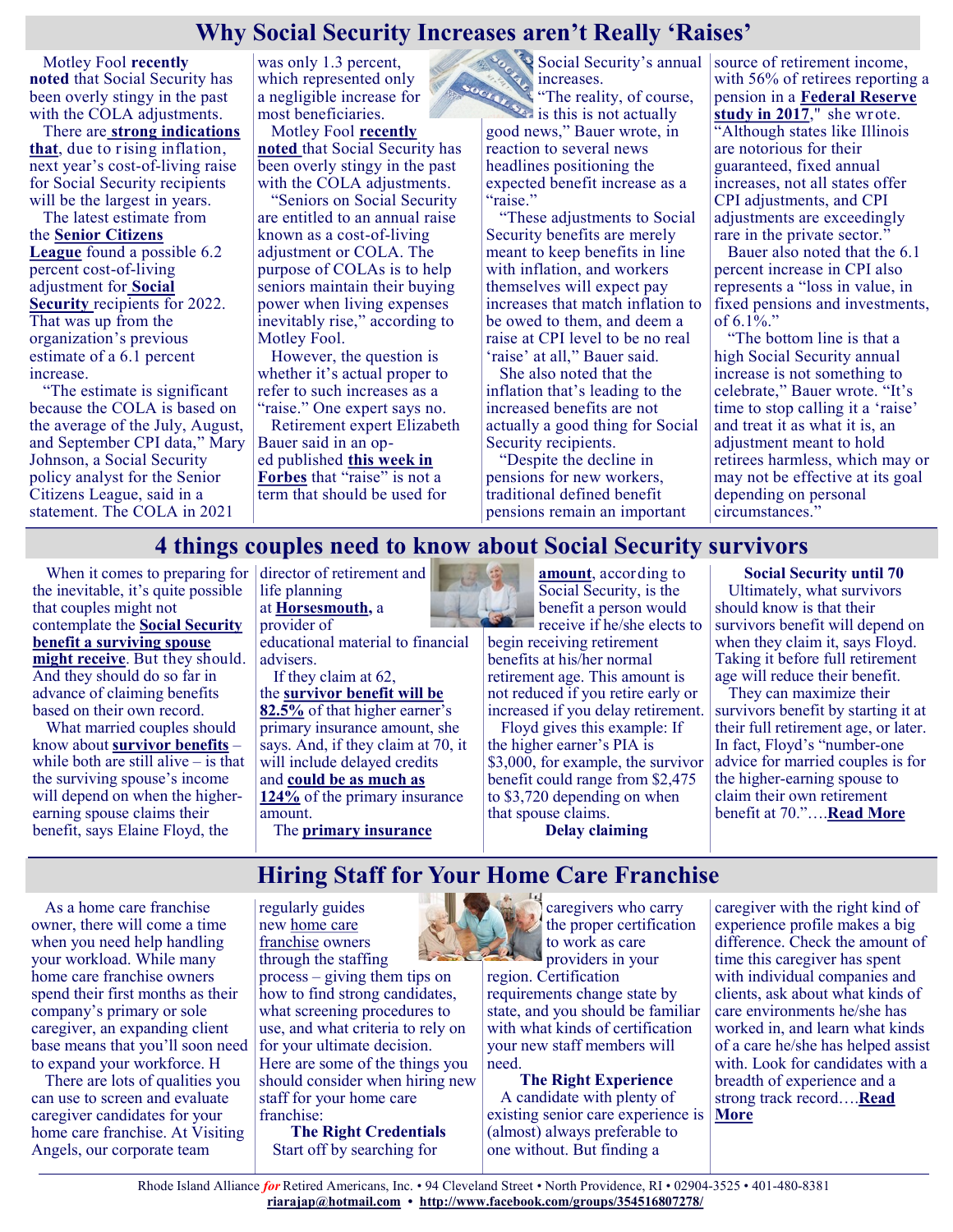#### **Confirmed: Private insurance is full of ugly surprises**

Thank god that Medicare regulates provider rates for older and disabled Americans and gives people a meaningful choice of public insurance–traditional Medicare–that covers virtually all medically reasonable and necessary care from the doctors and hospitals you want to use. Private health insurers have tremendous freedom to decide when care is needed and what you'll pay and no obligation to disclose their policies. That's why private health insurance is usually full of ugly surprises.

Sarah Kliff reports for the **[New](https://www.nytimes.com/interactive/2021/08/22/upshot/hospital-prices.html)  [York Times](https://www.nytimes.com/interactive/2021/08/22/upshot/hospital-prices.html)** on the highly varying prices hospitals charge health insurers for the same service. Kliff's story underscores two huge issues with health care coverage in the US for working people: People cannot choose a corporate health plan that's right for them, since they cannot predict their out-of-pocket costs.

that health insurers negotiate with providers presumably benefit them, but add no value for their members.

Kliff's piece, which examines the different prices different insurers pay for different services reveals once again that, in many cases, corporate health insurers are either unwilling or unable to rein in provider rates. She shows that, for example, at the University of Mississippi Medical Center, people without insurance pay \$782 for a colonoscopy, about 35 percent of what someone with coverage through Aetna pays, \$2,144, and almost 50 percent of what someone with coverage through Cigna pays, \$1,463.

The high and highly varying rates  $\vert$  are not yet complying with the Kliff is only able to report this story now because the Trump administration mandated the disclosure of hospital negotiated provider rates. Many hospitals

requirement or are burying the information so that it is extremely difficult to find. The

Biden administration is threatening to penalize hospitals who are not open and transparent about their rates.

Kliff also uncovers that some people in PPOs pay higher rates for the same services than their counterparts in HMOs offered by the same insurer. The same insurer offering a PPO and an HMO product might negotiate far higher rates for the same services offered through the PPO than through the HMO. Why would that be?

People living in different states, with the same insurer, receiving the same service at the same hospital also might pay wildly different rates. At the Hospital at the University of Pennsylvania, a pregnancy test for New Jersey patients in the Blue Cross PPO is \$93, while

the test is \$58 for New Jersey patients in the Blue Cross HMO. For the same test, patients who live in Pennsylvania pay \$18. And, the hospital charges uninsured patients \$10.

People with United Healthcare's PPO pay \$4,029 for an MRI at Aurora St. Luke's in Milwaukee. People with United Healthcare's HMO pay \$1,093 for the same service. This craziness hurts patients and prevents them from being able to protect themselves financially.

If this story tells us anything is that the health care market is broken. Congress must step in to protect Americans from a totally irrational health care pricing system. The simplest way to do so is to do what every other country does, all-payer ratesetting–setting rates for all providers.

#### **Most retirees will need long-term care. These are the best ways to pay for it**

As retirees live longer, many worry about outliving their savings. However, many older Americans haven't planned for a looming expense: the cost of long-term care.

The median cost of a private room in a nursing home was \$105,850, and in-home care costs were \$53,768 to \$54,912 annually, according to Genworth's **[2020 Cost of Care](https://www.genworth.com/aging-and-you/finances/cost-of-care/cost-of-care-trends-and-insights.html)  [Survey.](https://www.genworth.com/aging-and-you/finances/cost-of-care/cost-of-care-trends-and-insights.html)**

Of course, these costs vary by location. While private room nursing homes charged a median of \$13,535 per month in Massachusetts, retirees shelled out \$7,619 per month in Tennessee in 2020,

Genworth **[reported](https://pro.genworth.com/riiproweb/productinfo/pdf/298701.pdf)**.

"Long-term care is a major challenge," said certified financial planner Brett Koeppel, founder and president of Eudaimonia Wealth in Buffalo, New York.

Although it's tough to predict a retiree's needs, the odds of requiring some type of long-term care services are high — almost a 70% chance for the average 65

-year-old, according to the U.S. **[Department of Health and](https://acl.gov/ltc/basic-needs/how-much-care-will-you-need)  [Human Services](https://acl.gov/ltc/basic-needs/how-much-care-will-you-need)**. Men typically need 2.2 years of care, and women may require 3.7 years. Howeve can be tri to prepare pay for services, financial experts sa Typical advisors by review the cost of

long-term care in a client's area. While some retirees can pay outof-pocket, others may prefer to share the risk by purchasing an insurance policy...**[Read More](https://www.msn.com/en-us/money/retirement/most-retirees-will-need-long-term-care-these-are-the-best-ways-to-pay-for-it/ar-AANMDrj?ocid=SK2DDHP)**

| 'er. it<br>icky<br>e and<br>ay.<br>lly,<br>start<br>ving<br>эf | Private room<br>nursing home<br>Assisted living | \$65,185  |
|----------------------------------------------------------------|-------------------------------------------------|-----------|
|                                                                |                                                 | \$105,850 |
|                                                                |                                                 | \$28,800  |
|                                                                | facility                                        | \$51,600  |
|                                                                | Home care home                                  | \$42,168  |
|                                                                | health aide                                     | \$54,912  |

#### **Big Agenda – but Little Time to get it Done**

The wheels of government usually grind very slowly. That's by design, but it also reflects the diversity of the country. Citizens living in rural areas have different needs and wants than those in urban or suburban areas.

As we have seen, residents of Louisiana, Mississippi, Texas and Florida have different needs from those in California or Maine or Minnesota. That means different priorities in Congress for the Senators and Representatives who those voters

send to Washington. Once Congress does officially return they have

a major amount of work to do with little time to do it.

Among the things on the agenda will be passage of a fiscal year 2022 budget to fund the federal government, which is supposed to be passed by September 30, the end of the fy2021 fiscal year. However, it has become routine that the deadline is not met and instead they pass stopgap funding bills



the government – something that sometimes takes until well into the next

calendar year to accomplish. On top of that, they are facing a deadline to raise the debt ceiling, which limits the amount of money the federal government can borrow to pay its bills.

Then there is the President's infrastructure bill, which right now includes a provision to lower prescription drug prices,

until they can finally agree  $\vert$  and which Democrats believe is a on legislation to fully fund must-pass item for them this fall. They believe it's a bill that would keep their campaign pledges to the American people and which, if not passed this year, will not pass prior to the elections next year. Since many observers think the Democrats are in danger of losing their majorities next year this is likely the last chance they'll have to accomplish this goal while they have their majorities.

But there are problems ahead.

Rhode Island Alliance *for* Retired Americans, Inc. • 94 Cleveland Street • North Providence, RI • 02904-3525 • 401-480-8381 **[riarajap@hotmail.com](mailto:riarajap@hotmail.com) • [http://www.facebook.com/groups/354516807278/](https://www.facebook.com/groups/354516807278/)**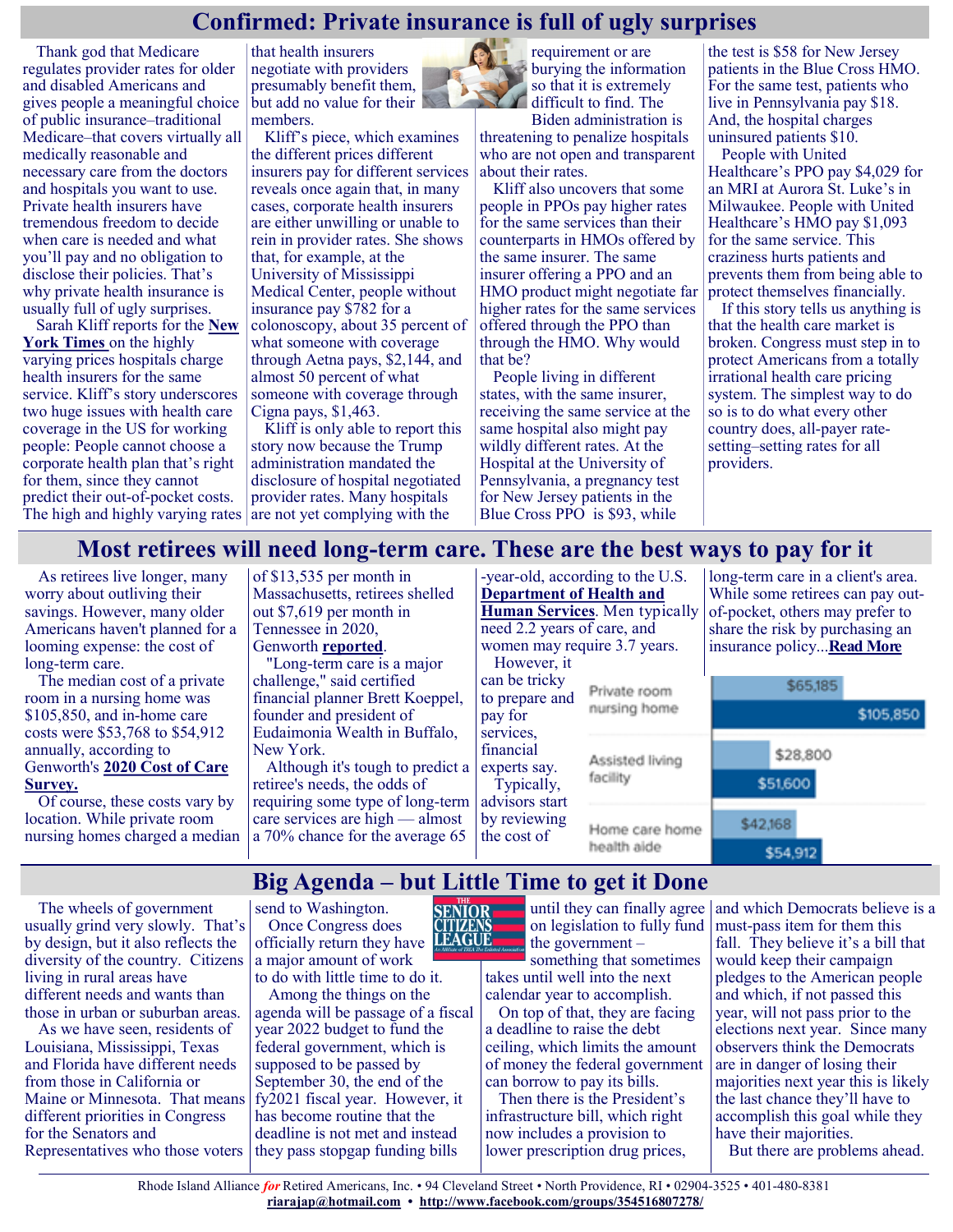## **The Sneaky Expense That Could Wipe Out Your Social Security Raise**

[Social Security](https://www.fool.com/retirement/social-security/?utm_source=msnrss&utm_medium=feed&utm_campaign=article&referring_guid=d2c07128-6d1e-4543-8912-af0cb7f6c123) beneficiaries routinely rely on annual raises, known as cost-of-living adjustments, or COLAs, to increase their buying power in the face of rising expenses. But in recent years, those COLAs have been notoriously stingy.

Things are looking up for 2022, though. Thanks to a recent bout of inflation, seniors on Social Security could see their benefits [increase by 6.2%](https://www.fool.com/retirement/2021/08/16/seniors-could-get-a-62-social-security-raise-in-20/?utm_source=msnrss&utm_medium=feed&utm_campaign=article&referring_guid=d2c07128-6d1e-4543-8912-af0cb7f6c123) next year, which would mark the largest increase in decades.

Of course, we won't be able to nail down that COLA with certainty until we collect thirdquarter data from the Consumer Price Index for Urban Wage Earners and Clerical Workers (CPI-W). Once the Social Security Administration has that information, it should announce next year's COLA in October. But based on what we know so

far, a larger COLA seems very likely.

But even if 2022's raise is quite generous, seniors may not get to enjoy all of it. Here's why.

Medicare premiums could rise Medicare Part A, which covers hospital care, is generally free for enrolled seniors. But Part B, which covers outpatient and diagnostic services, charges

enrollees a monthly premium

that changes on a yearly basis. Right now, the standard Part B premium is \$148.50. Higher earners, however, pay more for Part B. And because we don't yet know what Part B premiums are going to look like in 2022, it's hard to predict how much of their upcoming COLA seniors will actually manage to keep.

In recent years, Medicare Part B premium hikes have outpaced COLAs. In fact, between 2000

and 2020, COLAs The Motley Fool. averaged 2.2%, while Part B premiums rose by 5.9%.

The good news is that a provision known as hold harmless prevents seniors from losing out on benefits in a year when a Medicare Part B hike exceeds their COLA. If a given senior sees benefits increase by \$20 a month one year, but Part B premiums rise by \$21, the most that senior will have deducted from Social Security benefits to pay that increase is \$20.

But still, if next year's Medicare Part B increases are substantial, they could eat away at much of the COLA seniors are eagerly anticipating. And that's bad news for a couple of reasons.

First, many seniors have few (if any) cash reserves in the bank, and so if they don't get to keep a large chunk of their COLA next year, they might struggle to build themselves the safety net they need. In the coming years, Social Security may need to cut benefits in the absence of adequate revenue, and so it's imperative that seniors start saving for that possibility now.

Second, the whole reason 2022's COLA is looking to be larger is that the cost of common goods and services has recently gone up -- a lot. And so seniors *need* a higher benefit to keep up with rising food costs and other expenses.

In fact, next year's COLA may really turn out to be a mixed bag. While getting a raise is always a nice thing, the reason behind that raise could render that boost highly ineffective, as could a large jump in the cost of coverage under Medicare.

#### **Budget Resolution Process Provides Historic Opportunity to Improve Medicare**

On Monday, the U.S. House of disabilities remain in Representatives briefly returned from summer recess to approve the **[Senate](https://www.medicarerights.org/medicare-watch/2021/08/12/senate-lays-groundwork-for-legislation-that-includes-major-health-care-improvements)-passed** budget resolution. Committees in both chambers are working to draft bill language by September 15.

This **[process](https://budget.house.gov/publications/fact-sheet/budget-reconciliation-basics)** represents an historic opportunity to improve health care access and affordability. In addition to much -needed **[Medicare reforms](https://www.medicarerights.org/medicare-watch/2021/07/22/medicare-rights-urges-congress-to-prioritize-critical-medicare-updates)**, like lowering prescription drug costs and filling gaps in coverage, the budget resolution supports additional funding for Medicaid Home and Community Based Services (HCBS) that help older adults and people with

their homes, stay active in their communities, and lead independent **lives** 

Medicaid HCBS is a lifeline for millions of Americans, but due in part to chronic underfunding, many who need these services are unable to access them. First called for by President Biden in the **[American](https://www.whitehouse.gov/briefing-room/statements-releases/2021/03/31/fact-sheet-the-american-jobs-plan/)  [Jobs Plan](https://www.whitehouse.gov/briefing-room/statements-releases/2021/03/31/fact-sheet-the-american-jobs-plan/)** and later detailed in the Better Care Better Jobs Act (**[S. 2210/](https://www.congress.gov/bill/117th-congress/senate-bill/2210/related-bills)[H.R. 4131](https://www.congress.gov/bill/117th-congress/house-bill/4131)**), the \$400 billion investment outlined in the budget resolution would allow the program to better meet current and future needs.



Specifically, led by Senator Bob Casey (D-PA) and Representative Debbie Dingell (D-MI), the Better Care Better

Jobs Act **[would](https://www.aging.senate.gov/press-releases/support-grows-for-the-better-care-better-jobs-act)** "expand home and community-based services for more than 3.2 million Americans, help more than 1.1 million family caregivers return to work, and create more than half a million new home care jobs…It would also raise wages and increase benefits for home care workers, most of whom are low-income women of color who earn a median wage of just \$12 per hour, and bolster our Nation's economy." New **[fact](https://www.aging.senate.gov/press-releases/better-care-better-jobs-act-state-by-state-fact-sheets)** 

**[sheets](https://www.aging.senate.gov/press-releases/better-care-better-jobs-act-state-by-state-fact-sheets)** from Senator Casey explain the national and statespecific impacts of these reforms.

While these are important steps, there is more work to do. Final decisions about what will be in the reconciliation bill have not yet been made. We need your help to ensure that lawmakers prioritize the Better Care Better Jobs Act, along with **[key](https://www.medicarerights.org/medicare-watch/2021/07/22/medicare-rights-urges-congress-to-prioritize-critical-medicare-updates)  [Medicare advancements,](https://www.medicarerights.org/medicare-watch/2021/07/22/medicare-rights-urges-congress-to-prioritize-critical-medicare-updates)** for inclusion in the package. With draft legislation expected in mid-September, now is the time to **[make your voice heard.](https://actionnetwork.org/letters/act-today-tell-congress-to-strengthen-medicare/?fbclid=IwAR0B5j36qDvZkUOYKSJyFH-AKxnCKqpKk7ECeDPzT_wdx4i4QeDxYHqnec4)**

#### **Moving Aging Parents into Your House**

Are you considering moving an aging parent into your home? For some, moving parents into an adult child's home is an optimal solution for everyone involved, but there are things to keep in mind to secure a smooth transition.

Benefits of Living with Your Elderly Parents

Some families find living with multiple generations is beneficial for everyone. For an aging parent, it can help to decrease feelings of isolation. And adult

children can welcome the support of another adult while raising their own young children.

Even if you are looking forward to transitioning your parents from their own home into yours, remember to think of others involved. The move will have an impact on your spouse and children as well. It might also bring up issues with your siblings. Talk the transition through with everyone who is impacted.



with our families and our emotions, often people ignore financial aspects to a decision. And finances when moving aging parents can mean a lot of different things, from adjusting work schedules to remodeling your home.

Do you have enough space for your parents to move into your home? Will you need to add an additional bedroom or

bathroom? When thinking of questions like these, calculate what the costs will be and if you can afford the expenses. From there, discuss with your parent (and your siblings, when applicable) if a portion of their income will be added to your household budget. In fact, you may **[need to help your parent](https://money.usnews.com/money/personal-finance/articles/2013/11/15/5-tips-for-helping-an-elderly-parent-or-relative-pay-bills)  [with their finances](https://money.usnews.com/money/personal-finance/articles/2013/11/15/5-tips-for-helping-an-elderly-parent-or-relative-pay-bills)**.

…..**[Read More](https://seniornews.com/moving-aging-parents-into-your-house/)**

Rhode Island Alliance *for* Retired Americans, Inc. • 94 Cleveland Street • North Providence, RI • 02904-3525 • 401-480-8381 **[riarajap@hotmail.com](mailto:riarajap@hotmail.com) • [http://www.facebook.com/groups/354516807278/](https://www.facebook.com/groups/354516807278/)**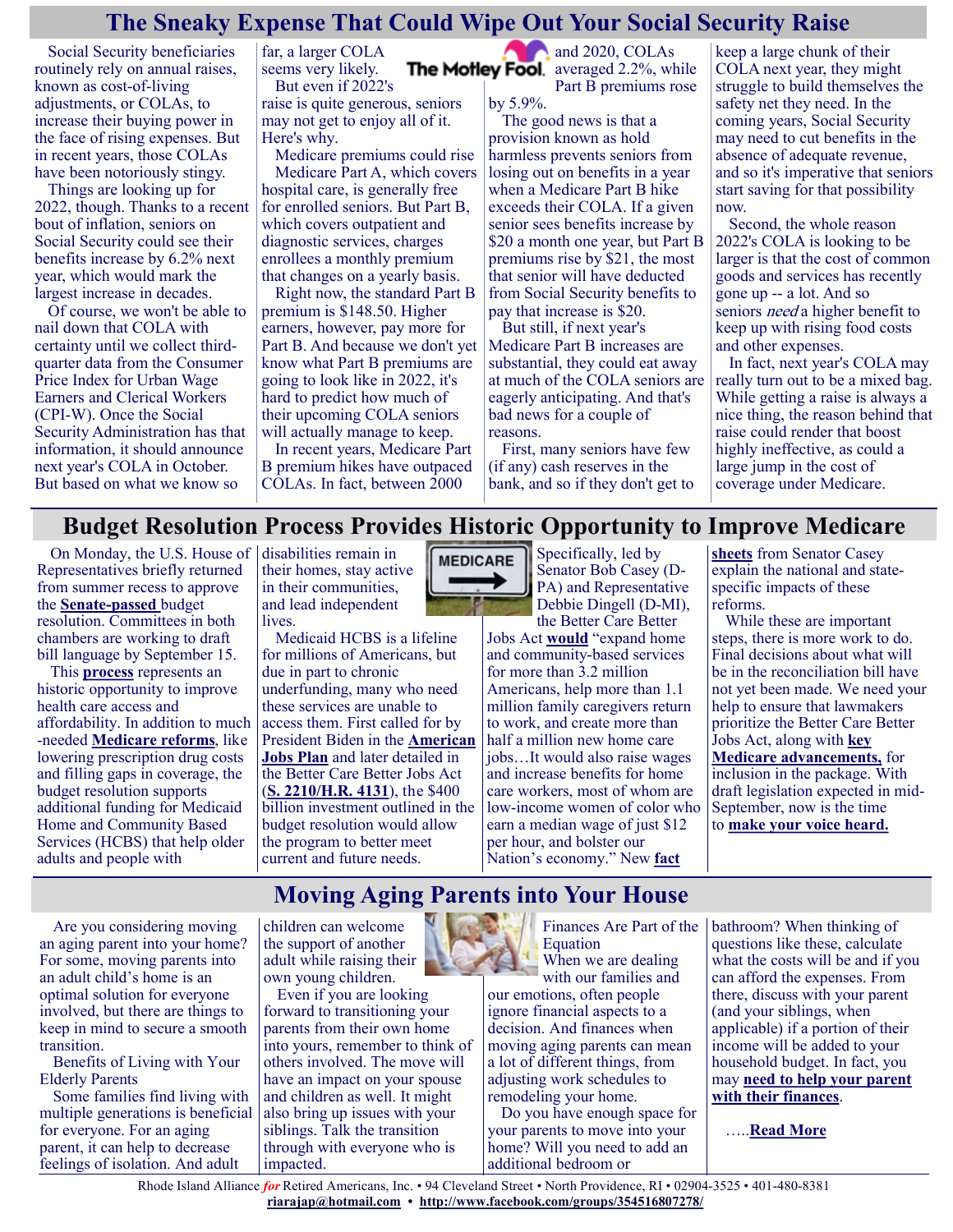#### **Medicare Advantage Spending Continues to Outpace Original Medicare**

The Kaiser Family Foundation recently released a **[new issue](https://www.kff.org/medicare/issue-brief/higher-and-faster-growing-spending-per-medicare-advantage-enrollee-adds-to-medicares-solvency-and-affordability-challenges/)  [brief](https://www.kff.org/medicare/issue-brief/higher-and-faster-growing-spending-per-medicare-advantage-enrollee-adds-to-medicares-solvency-and-affordability-challenges/)** showing how growth in Medicare Advantage (MA) enrollment and overpayment caused an estimated \$7 billion in additional Medicare spending in 2019. This analysis comes just before the anticipated release of the Medicare trustee's report, an annual projection of Medicare spending and trust fund solvency.

MA is a private plan option that people with Medicare can choose instead of fee-for-service Original Medicare. **[MA](https://www.kff.org/medicare/issue-brief/a-dozen-facts-about-medicare-advantage-in-2020/)  [enrollment continues to grow](https://www.kff.org/medicare/issue-brief/a-dozen-facts-about-medicare-advantage-in-2020/)**,

although there are clear and important **[trade](https://www.medicareinteractive.org/get-answers/medicare-basics/medicare-coverage-overview/choosing-original-medicare-medicare-advantage)[offs](https://www.medicareinteractive.org/get-answers/medicare-basics/medicare-coverage-overview/choosing-original-medicare-medicare-advantage)** between the two coverage options.

Though **[often assumed](http://www.medpac.gov/docs/default-source/reports/mar20_medpac_ch13_sec.pdf?sfvrsn=0)** to be efficient, **[MA has never saved](http://medpac.gov/docs/default-source/meeting-materials/ma_benchmarks_medpac_oct2020.pdf?sfvrsn=0#page=3)  [the Medicare program money.](http://medpac.gov/docs/default-source/meeting-materials/ma_benchmarks_medpac_oct2020.pdf?sfvrsn=0#page=3)** Instead, spending per MA enrollee **[continues to outpace](https://www.medicarerights.org/medicare-watch/2021/03/11/medpac-reiterates-position-that-ma-plans-cost-more-responds-to-criticism)  [spending for Original](https://www.medicarerights.org/medicare-watch/2021/03/11/medpac-reiterates-position-that-ma-plans-cost-more-responds-to-criticism)  [Medicare beneficiarie](https://www.medicarerights.org/medicare-watch/2021/03/11/medpac-reiterates-position-that-ma-plans-cost-more-responds-to-criticism)**s.

The KFF issue brief shows that spending per MA enrollee was \$321 more per year than for Original Medicare beneficiaries, after adjusting for differences in health status and geographic distribution. KFF also projects



that spending for MA enrollees will grow faster than spending for

Original Medicare beneficiaries, widening the disparities at a time when policymakers will likely be looking for ways to achieve Medicare savings, potentially as part of the forthcoming budget reconciliation bill. The issue brief explores different MA spending projections, identifying potential payment reforms by showing how overall program spending would change if MA were brought more into line with Original Medicare.

At Medicare Rights, we are deeply concerned about overspending and other harmful MA trends, including **[denying](https://oig.hhs.gov/reports-and-publications/workplan/summary/wp-summary-0000299.asp)  [needed](https://oig.hhs.gov/reports-and-publications/workplan/summary/wp-summary-0000299.asp)** 

**[care,](https://oig.hhs.gov/reports-and-publications/workplan/summary/wp-summary-0000299.asp) [overcharging,](https://www.forbes.com/sites/erikakelton/2015/06/17/the-risk-adjustment-scoring-scam-a-medicare-dis-advantage/?sh=6e6d71233d45) marketing, [cherrypicking](https://www.fiercehealthcare.com/payer/are-medicare-advantage-plans-cherry-picking-healthier-members)** healthier enrollees, and **[driving sicker](https://www.medicarerights.org/medicare-watch/2021/08/05/medicare-advantage-disenrollment-in-final-year-of-life-continues-troubling-pattern)  [enrollees out of MA](https://www.medicarerights.org/medicare-watch/2021/08/05/medicare-advantage-disenrollment-in-final-year-of-life-continues-troubling-pattern)**. We urge the Biden administration and Congress to investigate MA policies to ensure beneficiaries and taxpayers get what they have been promised, updating rules and guidance as needed. **[Read the issue brief.](https://www.kff.org/medicare/issue-brief/higher-and-faster-growing-spending-per-medicare-advantage-enrollee-adds-to-medicares-solvency-and-affordability-challenges/)**

#### **Understanding Financial Powers of Attorney – Are They a "License to Steal"?**

A financial power of attorney is a valuable legal document that ensures that your financial matters will continue to be handled – should you become incapacitated and unable to do so yourself. However, placed into the wrong hands, these documents can become a license to steal.cial Powers

In your power of attorney, you're called the "principal" and the person you select to have authority over your finances is called the "agent" (or "attorneyin-fact").

A general power of attorney allows your selected agent to do everything that you could do with your assets. They can sell your home, execute a new deed and transfer title, take out a loan,

and access your bank accounts. It's a very broad and powerful document.

A special power of attorney limits your agent's authority. You might choose to grant them the ability to access only one of your bank accounts,

or to sign specific real estate documents while you're out of the country. Your agent's authority

becomes effective either immediately or only when you become incapacitated. Granting immediate authority is generally not advisable (except in the limited capacity of a special power of attorney). Why give someone the authority to access and control your finances when



you're perfectly capable of doing it yourself? A "springing power" gives your agent

financial authority only if you become incapacitated. The test to determine "incapacity" should generally require that two medical doctors state, in writing and under penalty of perjury, that they have examined you and concluded that you are unable to make sound financial decisions. Your agent's authority then "springs into being". Your agent can then literally staple the two doctors' declarations to the back of your power of attorney, and have full authority to handle all financial matters.

lead if the agent you selected turns out to be a crook.

A typical scenario is a widowed mom who is becoming more and more forgetful and is developing signs of dementia. Years earlier, she signed a financial power of attorney and named her son as her agent. At the time, all was fine because son was financially stable and trustworthy. However, he's now lost his job, his house is about to go into foreclosure, and his wife is pressuring him to use the power of attorney to access "just a little" of mom's money to get them through this hard time….**[Read More](https://seniornews.com/understanding-financial-powers-of-attorney-are-they-a-license-to-steal/)**

You can see where this could

#### **100,000 more COVID deaths seen unless US changes its ways**

The U.S. is projected to see nearly 100,000 more COVID-19 deaths between now and Dec. 1, according to the nation's most closely watched forecasting model. But health experts say that toll could be cut in half if nearly everyone wore a mask in public spaces.

In other words, what the coronavirus has in store this fall depends on human behavior.

"Behavior is really going to determine if, when and how sustainably the current wave subsides," said Lauren Ancel Meyers, director of the University of Texas COVID-19 Modeling Consortium. "We

cannot stop delta in its tracks, but we can change our behavior overnight."

That means doubling down again on masks, limiting social gatherings, staying home when sick and getting vaccinated. "Those things are within our control," Meyers said.

The U.S. is in the grip of a fourth wave of infection this summer, powered by the highly contagious delta variant, which has sent cases, hospitalizations and deaths soaring again, swamped medical centers, burned out nurses and erased months of progress against the



virus. Deaths are running at over 1,100 a day on average, turning the clock back to mid-

March. One **[influential model](https://covid19.healthdata.org/united-states-of-america?view=social-distancing&tab=trend)**, from the University of Washington, projects an additional 98,000 Americans will die by the start of December, for an overall death toll of nearly 730,000.

The projection says deaths will rise to nearly 1,400 a day by mid -September, then decline slowly.

But the model also says many of those deaths can be averted if Americans change their ways. "We can save 50,000 lives

simply by wearing masks. That's how important behaviors are," said Ali Mokdad, a professor of health metrics sciences at the University of Washington in Seattle who is involved in the making of the projections.

Already there are signs that Americans are taking the threat more seriously. Amid the alarm over the delta variant in the past several weeks, the slump in demand for COVID -19 shots reversed course. The number of vaccinations dispensed per day has climbed around 80% over the past month to an average of about 900,000….**[Read More](https://apnews.com/article/science-health-coronavirus-pandemic-6df4471c64e40e7e319ae368d4c1db0b)**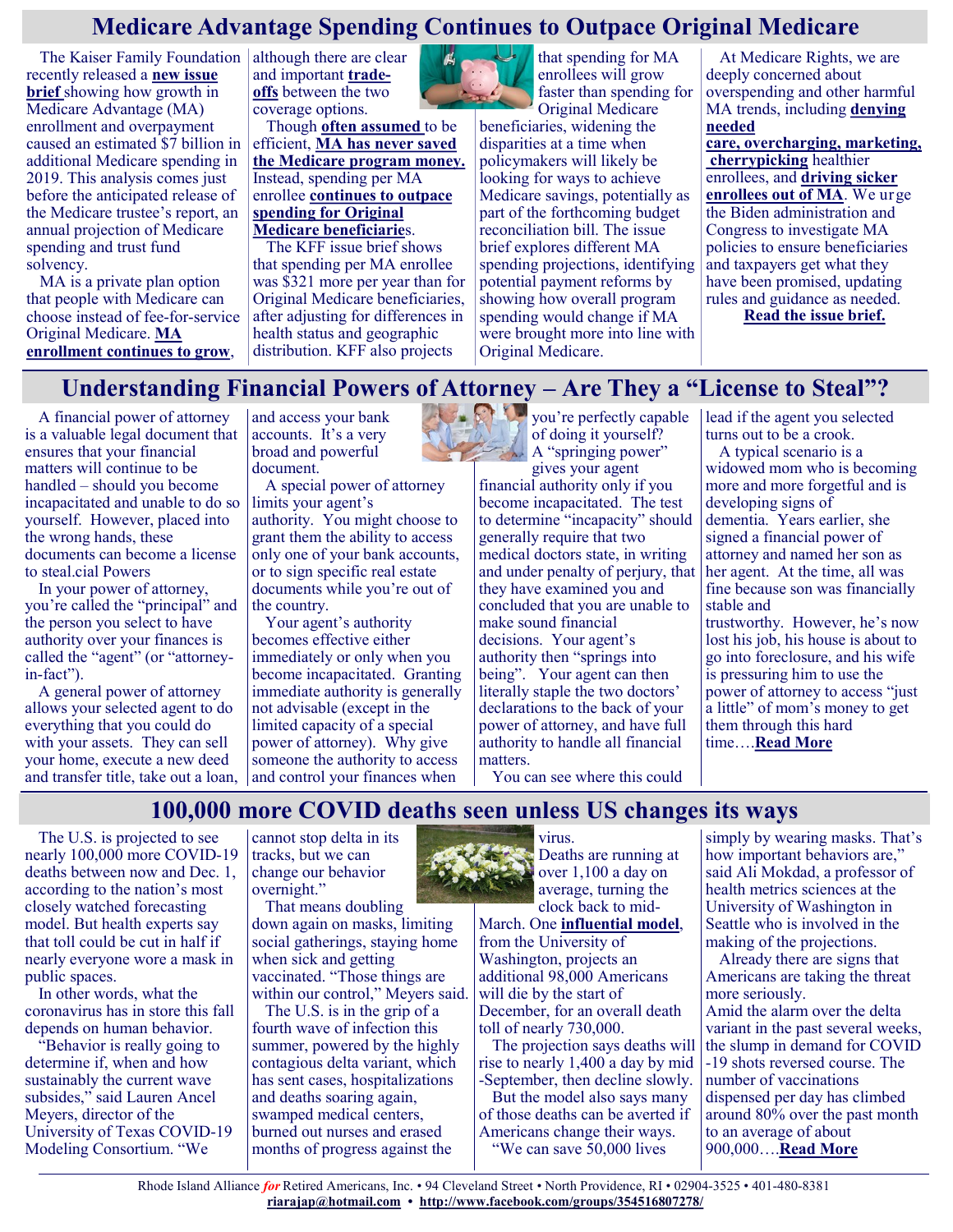# **RI ARA HealthLink Wellness News** FreathLink Wellness



### **Apple, Bose and Others Pump Up the Volume on Hearing Aid Options, Filling Void Left by FDA**

Spurred by decades of complaints about the high cost of the FDA to produce those hearing aids, Congress passed a law in 2017 to allow over-thecounter sales, with hopes it would boost competition and lower prices.

Four years later, federal regulators have yet to issue rules to implement the law. But changes in the industry are offering consumers relief.

In August 2017, President Donald Trump signed the legislation that called for the Food and Drug Administration to issue regulations by 2020 for hearing aids that could be sold in stores without a prescription or a visit to an audiologist or other hearing specialist. That hasn't happened yet, and President Joe

Biden last month ordered rules for over-the-counter (OTC) purchases by mid-November. That means it will likely take at least

until next summer for consumers to feel the direct effects of the law.

Despite the delay, consumers' options have expanded with more hearing devices entering the market, alternative ways to get them and lower prices, particularly for the largest segment of the population with impaired hearing — those with mild to moderate hearing loss, for whom the law was intended.

Leading consumer brands Apple and Bose are offering products and several smaller

companies sell aids directly to consumers, providing hearing tests and customer service online from audiologists and other

hearing specialists. Even major retailers offer hearing aids directly to consumers and provide audiology services online: Walgreens stores in five Southern and Western states sell what the chain calls "FDAregistered" **[Lexie hearing](https://lexiehearing.com/us/library/lexie-hearing-makes-digital-hearing-aids-available-for-sale-at-walgreens-stores)  [aids](https://lexiehearing.com/us/library/lexie-hearing-makes-digital-hearing-aids-available-for-sale-at-walgreens-stores)** for \$799 a pair — far less than half the price of typical devices.

Nationally, personal sound amplification products, or PSAPs, that are smaller and customizable are now available in stores and online. These devices, which look like hearing aids and sell for a fraction of the price, amplify sounds, but some do not address other components of hearing loss, such as distortion.

"There are many more options than there were in 2017 when Trump signed the Hearing Aid Act into law," said Nancy Williams, president of Auditory Insight, a hearing industry consulting firm in New Haven, Connecticut. "In a sense, you can say the OTC revolution is happening without the FDA, but the difficulty is it is happening more slowly than if the FDA issued its rules on time."...**[Read](https://khn.org/news/article/hearing-aids-over-the-counter-apple-bose-fda-rule-delayed/)  [More](https://khn.org/news/article/hearing-aids-over-the-counter-apple-bose-fda-rule-delayed/)**

#### **Biden Administration Likely to Approve Covid-19 Boosters at Six Months**

Pfizer, BioNTech have requested clearance for Covid-19 vaccine boosters that an official said could be administered six months after previous dose

Federal regulators are likely to approve a Covid-19 booster shot for vaccinated adults starting at least six months after the previous dose rather than the eight-month gap they previously at six months, the person said.

[announced,](https://www.wsj.com/articles/covid-19-third-shot-booster-11623421703?mod=article_inline) a person familiar with the plans said, as the Biden administration steps up preparations for delivering boosters to the public.

Data from vaccine manufacturers and other countries under review by the Food and Drug Administration is based on boosters being given

The person said approval for boosters for all three Covid-19 shots being administered in the U.S.—those manufactured by Pfizer Inc. and partner BioNTech SE, Moderna Inc. and Johnson & Johnson —is expected in mid-September.

The Biden administration and companies have said that there should be enough supply for

boosters that they plan to begin distributing more widely on Sept. 20. The U.S. has purchased a combined 1 billion doses from Pfizer and Moderna.

A White House spokesman declined to comment. An FDA spokeswoman declined to comment on interactions with vaccine manufacturers.

#### **Could Electrode 'Pulses' Cut Back, Leg Pain Without Drugs?**

stimulation may drastically reduce chronic back pain, a small pilot study suggests.

The study, of 20 patients with stubborn low back pain, tested the effects of implanting electrodes near the spinal cord to stimulate it with "ultra-low" frequency electrical pulses.

After two weeks, 90% of the patients were reporting at least an 80% reduction in their pain ratings, the researchers found.

The improvement is striking, experts said. But they cautioned that the study was too small and short-term to draw conclusions.

"That improvement is almost too good to be true," said Dr. Houman Danesh, who directs

A new approach to spinal cord the division of integrative pain management at Mount Sinai Hospital in New York City.

Danesh, who was not involved in the study, said the results could be skewed because the patient group was so small. On the other hand, he said, it's possible the researchers "have really caught onto something."

Only larger, longer-term studies can answer that question, Danesh said.

It's not that electrical stimulation, per se, is unproven for back pain: Pain management specialists, including Danesh, already offer the approach to some patients.



Another option is spinal cord stimulation. There, doctors implant electrodes near the spinal cord, along with a pulse generator that is placed under the skin of the buttocks or abdomen. Patients can then use a remote control to send electrical pulses to the spinal cord when they are in pain.

The theory is that the stimulation interrupts the spinal cord's transmission of pain signals to the brain.

Right now, spinal cord stimulation is reserved for certain tough cases of back pain — for example, when people continue to have pain even after back surgery, Danesh said.

The effectiveness of the approach, though, varies from person to person, and researchers have been looking at ways to refine it.

For the new study, a U.K./U.S. team tested what it's calling ultra -low frequency spinal cord stimulation…..**[Read More](https://consumer.healthday.com/8-26-could-pulses-cut-back-leg-pain-without-drugs-2654760796.html)**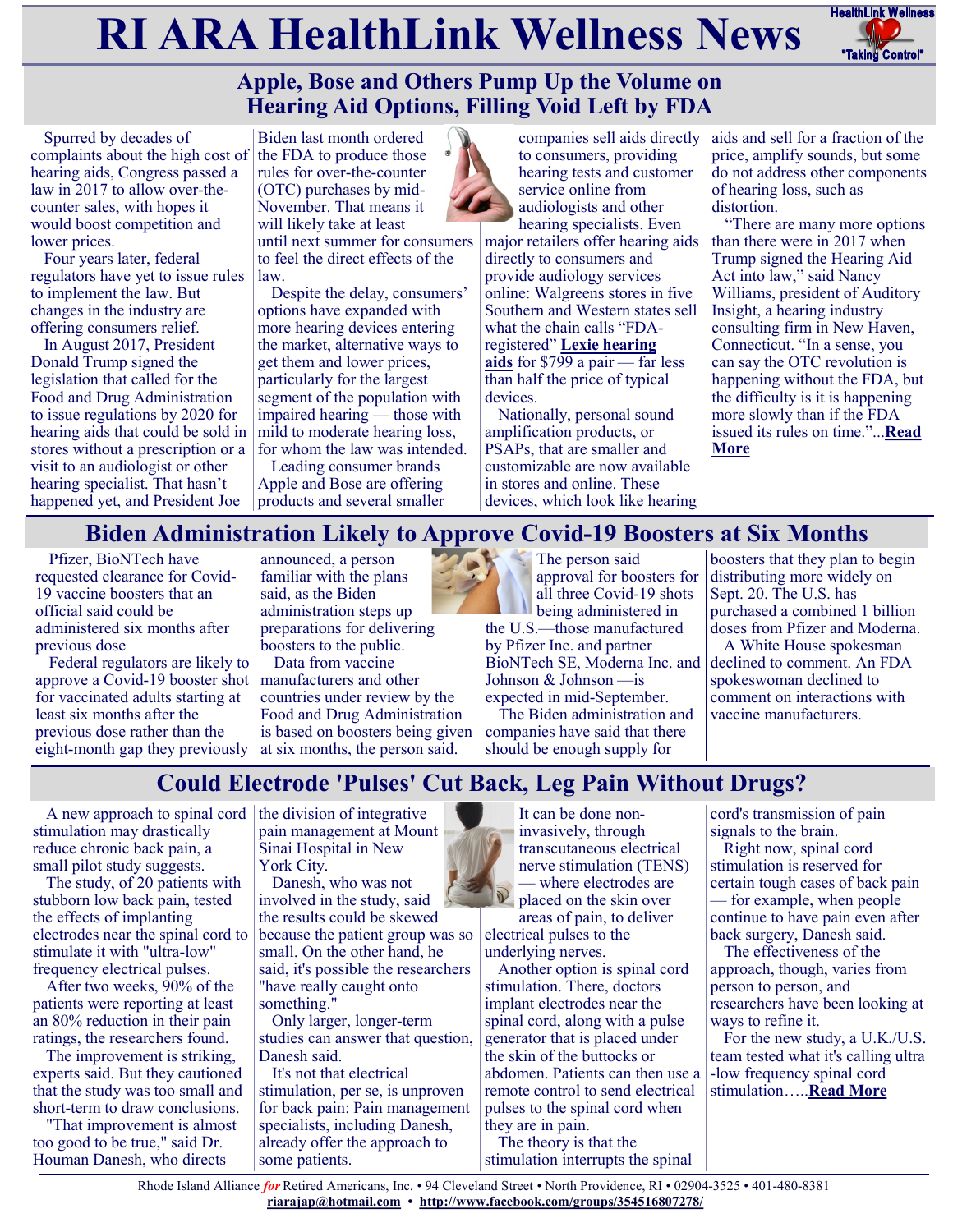#### **Smart Phones, Watches Can Mess With Implanted Pacemakers**

Do you have an implanted defibrillator or pacemaker? Try keeping your smart watch or smart phone a few inches away from them.

New research from the U.S. Food and Drug Administration finds that your phone or watch could interfere with implanted heart devices.

Based on the new findings, heart patients and health care providers should be aware of potential risks, the research team said.

Patients can then "take simple proactive and preventive measures, like keeping consumer electronics, such as certain cellphones and smart watches, six inches away from implanted medical devices and not carrying consumer electronics in a pocket over the medical device,"

advised study author Seth Seidman. He's a research electrical engineer at the FDA's Center for Devices and Radiological Health (CDRH).

The danger comes from magnets found in implanted cardiac devices and in smart phones and smart watches.

The CDRH launched its investigation after reports of smart phones and watches disrupting implanted medical devices.

As the team explained, implanted defibrillators or pacemakers have a setting called "magnet mode," meant to be used when a patient is having a procedure where electromagnetic interference may occur, or when the device's functioning needs to be



suspended for medical treatment. But, magnet mode can

also be triggered accidentally by strong magnetic fields, changing how the device works and posing a risk of serious harm to the patient.

For the study, the researchers tested the magnetic field output of all iPhone 12 and Apple Watch 6 models at varying distances from implanted heart devices.

The results showed that in close proximity, the magnetic fields of the smart phones and watches are strong enough to trigger magnet mode in implanted heart devices. But that doesn't happen if a distance of six inches or more is maintained, according to the study published online Aug. 25 in the

#### journal *[Heart Rhythm](https://www.heartrhythmjournal.com/article/S1547-5271(21)01859-2/fulltext)*.

Seidman said people with implanted heart devices who also have smart phones shouldn't panic.

"We believe the risk to patients is low," he said, "and the agency is not aware of any adverse events associated with this issue at this time. However, the number of consumer electronics with strong magnets is expected to increase over time. Therefore, we recommend people with implanted medical devices talk with their health care providers to ensure they understand this potential risk and the proper techniques for safe use."

Two experts in cardiovascular care said simple steps can safeguard patients….**[Read](https://consumer.healthday.com/sb-8-26-smart-phones-watches-can-mess-with-implanted-pacemakers-2654762437.html)  [More](https://consumer.healthday.com/sb-8-26-smart-phones-watches-can-mess-with-implanted-pacemakers-2654762437.html)**

#### **You're Vaccinated But Get a Breakthrough Infection: What Next?**

More than 171 million people are fully vaccinated against COVID-19 in the United States, but the highly infectious Delta variant has left some with "breakthrough" cases nonetheless.

These cases were anticipated, because the COVID vaccines weren't designed to eliminate all virus infections, but rather to lower a person's risk of severe illness and hospitalization.

Even now, "being vaccinated gives you a 93% chance of not landing in the hospital with COVID. Those are pretty good odds," said Dr. Luis Ostrosky, chief of infectious diseases at

McGovern Medical School at the University of Texas Health Science Center at Houston.

Nevertheless, if you're a vaccinated person who suspects you have a breakthrough infection, you probably have many questions about how to protect those around you and manage your illness.

**How sick am I likely to get?** "Most of the people with breakthrough infections seem to have a particularly mild disease, complaining mostly of upper respiratory symptoms like drippy nose, a slight cough," Ostrosky said. "We see a lot of



headaches. That's about as much as most people are going to be feeling." He added that some will

also have low-grade fevers or fatigue. All these symptoms can usually be treated with over-thecounter remedies.

A much smaller percentage of people with breakthrough infections will get very sick, said Dr. Aaron Glatt, chief of infectious diseases at Mount Sinai South Nassau in Oceanside, N.Y. The risk of severe illness is higher in people with compromised immune systems or chronic health problems.

"What I tell people is if you have been identified as having had a breakthrough episode you should see your physician, and he or she should help you decide which category you fall into," Glatt said.

#### **What if I've been expose to someone who tested positive for COVID?**

The U.S. Centers for Disease Control and Prevention says vaccinated people exposed to COVID don't have to quarantine unless they develop symptoms. They should wear a mask indoors for 14 days following exposure….**[Read More](https://consumer.healthday.com/8-26-you-re-vaccinated-but-get-a-breakthrough-infection-what-next-2654761490.html)**

## **Expert Panel Lowers Routine Screening Age for Diabetes to 35**

The recommended age to start diabetes by adopting a screening overweight and obese people for diabetes will be lowered by five years from 40 to 35, the nation's leading panel of preventive health experts has announced.

The U.S. Preventive Services Task Force (USPSTF) has decided an earlier five years of testing could help detect more people who have prediabetes, said Dr. Michael Barry, vice chair of the USPSTF.

That would give those folks a chance to avoid full-blown

healthier diet, exercising more often and losing weight, said Barry, director of the Informed Medical Decisions Program at Massachusetts General Hospital in Boston.

Diabetes is "a major risk factor for heart attacks and strokes, but also the leading cause of blindness and kidney failure in the United States, and a major reason behind limb amputations," he said. "No one would say this isn't important."



About 13% of American adults — 34 million people — have diabetes, according to the U.S. Centers for Disease

Control and Prevention. But more than one in three (35%) have prediabetes, a condition in which blood sugar levels are higher than normal but haven't yet irreversibly harmed the body's ability to respond to insulin.

"We know that epidemiologically we see a spike in the prevalence of both

diabetes and prediabetes around age 35," Barry said.

The new recommendation and the science behind it were published Aug. 24 in the *Journal* of the American Medical Association.

The USPSTF's recommendation is important because under the Affordable Care Act ("Obamacare"), insurers are required to fully cover any screening the task force endorses, with no out-of-pocket cost to patients….**[Read More](https://www.usnews.com/news/health-news/articles/2021-08-24/expert-panel-lowers-routine-screening-age-for-diabetes-to-35)**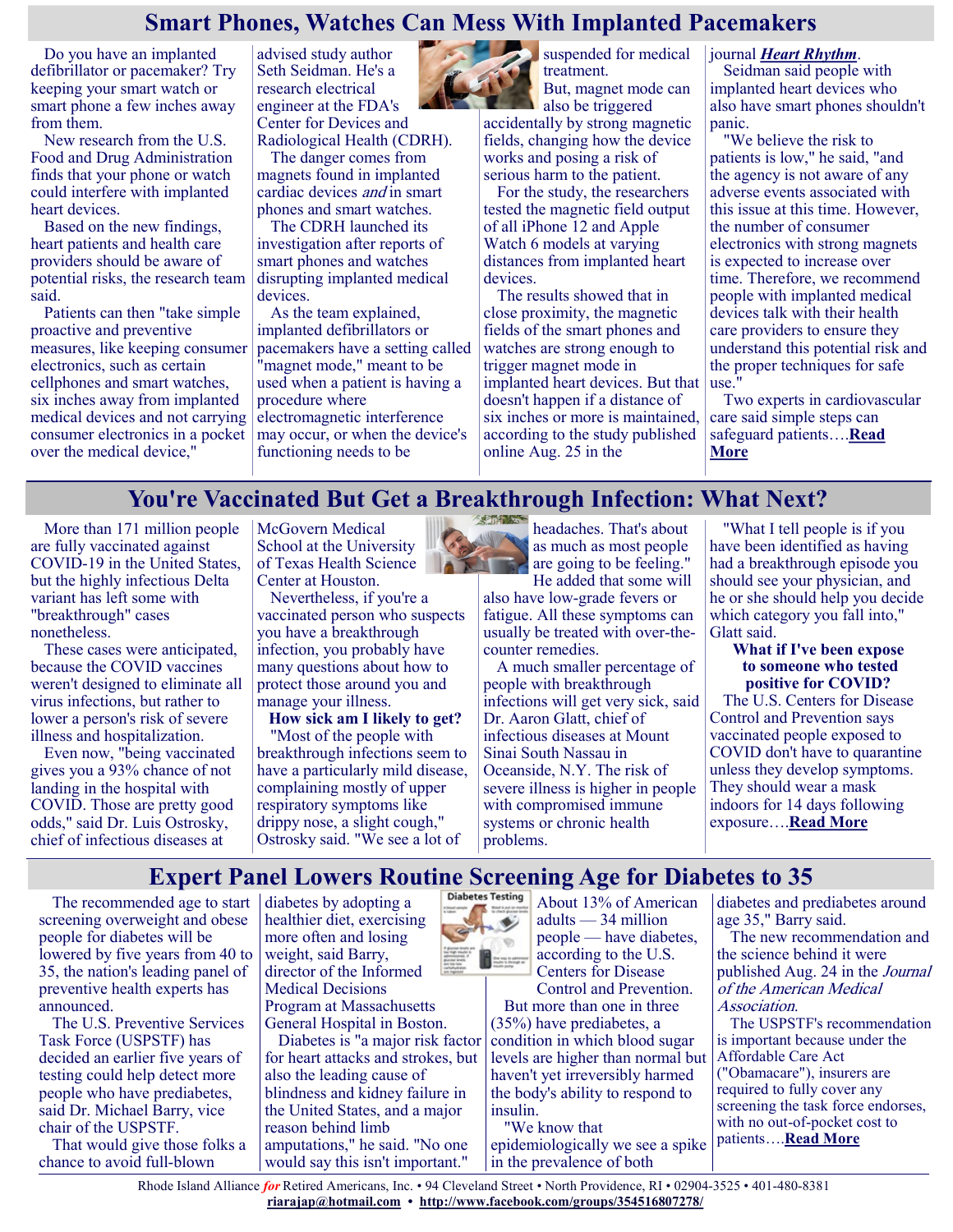## **He Got Help F.A.S.T. For His Stroke. His Mother Wasn't as Lucky.**

It was the evening of Jan. 30, 2007, when Mike Maddux got the phone call from his stepfather.

His mother was in the bathroom with the door locked and her husband couldn't get her to come out. Could Mike help?

Mike, who lived nearby, got there within an hour. His mother still refused to open the door. So they called paramedics, who finally convinced her to open the bathroom door.

Mike's mother, who was 69 and overweight and had arthritis in her legs, had suffered a massive stroke. Too much time had passed for doctors to mitigate the damage. It left her partially paralyzed, with many complications and a personality change that caused her to occasionally lash out at family

members. She died seven years later. Mike, meanwhile, stayed physically active

throughout the years. Because of how often he exercised, he felt he

could eat whatever he wanted, including fast food. Even though the body mass index chart showed him on the edge of obesity, and his doctor told him he had elevated blood pressure, Mike figured his muscular build could handle it.

This past Jan. 30, Mike and his wife, Cindy Maddux, were in their kitchen after a morning of running errands. Cindy reached into the refrigerator to pull out a few items for lunch.

When she turned around, she saw Mike leaning against a countertop.

 $\mathbf{s}$ ME TO CALL  $\bigcirc$ 

**"What's wrong with** you?" she asked. "What do you mean?" he said.

> Mike's face looked cringed; she thought he

was in pain. Then Mike mumbled something she couldn't understand.

Their younger son, Trent, was home. Cindy asked him to get help while she stayed with Mike. The Maddux's daughter lived next door.

Brad Schneller, the couple's son-in-law, rushed over.

Mike was paralyzed on his left side and couldn't walk. Schneller picked up a recliner from the living room and brought it into the kitchen, placing his father-in -law on it, then called 911. Paramedics arrived within minutes.

Fourteen years to the day after his mother's stroke, Mike also had a massive stroke from a blood clot in his brain. But his case played out differently.

Mike was given clot-busting medication at his local hospital in Miramar Beach, Florida, then was sent by helicopter to a larger hospital in Pensacola. Doctors there performed a mechanical thrombectomy procedure in which they used a catheter to pluck the remnants of the blood clot from his brain.

By the time Cindy made the 90-minute drive to the hospital, the clot was gone.

The doctor who removed the brain clot showed me the scan of his brain before and after," she said. "If it hadn't been removed, it would have been really bad."...**[Read More](https://consumer.healthday.com/aha-news-he-got-help-f-a-s-t-for-his-stroke-his-mother-wasn-t-as-lucky-2654800788.html)**

#### **Getting Healthy After Heart Attack Could Add Over 7 Years to Life**

Heart attack survivors could gain more than seven healthy years of life if they take the right medications and improve their lifestyle, new research estimates.

Unfortunately, studies have found, heart attack survivors rarely get optimal control over their risk factors.

The new research echoes that evidence: Of more than 3,200 patients, only 2% had their blood pressure, cholesterol and blood sugar under good control one year after their heart attack or heart procedure.

Overall, 65% still had high levels of "bad" LDL cholesterol, falling short of treatment goals?

while 40% had high blood pressure. Things looked just as bad when it came to lifestyle -- with 79% of patients being overweight or obese, and 45% not getting

enough exercise. It all points to major missed

opportunities, the researchers said.

Using a mathematical model, they estimated that if study patients' risk factors were being optimally controlled, they could gain 7.4 extra years free of a heart attack or stroke.

Why were so many patients

It's likely a combination of things, said researcher Tinka Van Trier, of Amsterdam University Medical Center in the Netherlands.

Most patients were, in fact, on medication, including drugs to control cholesterol and blood pressure, or to prevent blood clots.

But they may not have been on the optimal doses or combinations of medication, Van Trier said.

And then there were the lifestyle factors, she said - which can have a particular impact on blood pressure, cholesterol and blood sugar.

Van Trier presented the findings Thursday at the annual meeting of the European Society of Cardiology, being held online. Studies released at meetings are generally considered preliminary until published in a peerreviewed journal.

Dr. Andrew Freeman, a cardiologist who was not involved in the research, said it begs an important question….**[Read More](https://consumer.healthday.com/8-27-getting-healthy-after-heart-attack-could-add-almost-8-years-to-your-life-2654771508.html)**

**FDA Approves First Nerve-Stimulation Device to Aid Stroke Recovery**

A first-of-a-kind nerve stimulation treatment for people who have problems moving their arms after a stroke has been approved by the U.S. Food and Drug Administration.

"People who have lost mobility in their hands and arms due to ischemic stroke are often limited in their treatment options for regaining motor function," explained Dr. Christopher Loftus. He is acting director of the FDA's Center for Devices and Radiological Health's Office of Neurological and Physical Medicine Devices. An ischemic stroke is caused by blocked

blood flow to the brain. "Today's approval of the Vivistim Paired VNS System offers the first stroke rehabilitation option using vagus nerve stimulation [VNS]," Loftus said in an FDA news release. "Used alongside rehabilitative exercise, this device may offer benefit to those who have lost function in their upper limbs due to ischemic stroke."

The Vivistim System is a prescription therapy for ischemic stroke patients who have moderate to severe difficulty moving their arms and hands.



Used either at home or in a clinic, the system electrically stimulates the vagus nerve, which

runs from the brain to the abdomen.

An implantable generator that produces a mild electrical pulse is implanted just under the skin in the chest of the patient. A wire that's attached to the generator is also implanted under the skin and sends pulses to electrodes that are placed on the left side of the neck, where the vagus nerve is located, the FDA explained.

The system also includes laptop software and a wireless

transmitter to be used only by the patient's health care provider.

The FDA approval of the system was based on a clinical trial of 108 stroke patients in the United States and United Kingdom. Patients were asked to complete 300 to 400 physical therapy exercises for 90 minutes a day, three times a week for six weeks, but only the treatment group received an appropriate level of vagus nerve stimulation. A "control group" received only a very low level of stimulation….**[Read More](https://consumer.healthday.com/b-8-27-fda-approves-nerve-stimulation-device-to-aid-stroke-recovery-2654815018.html)**